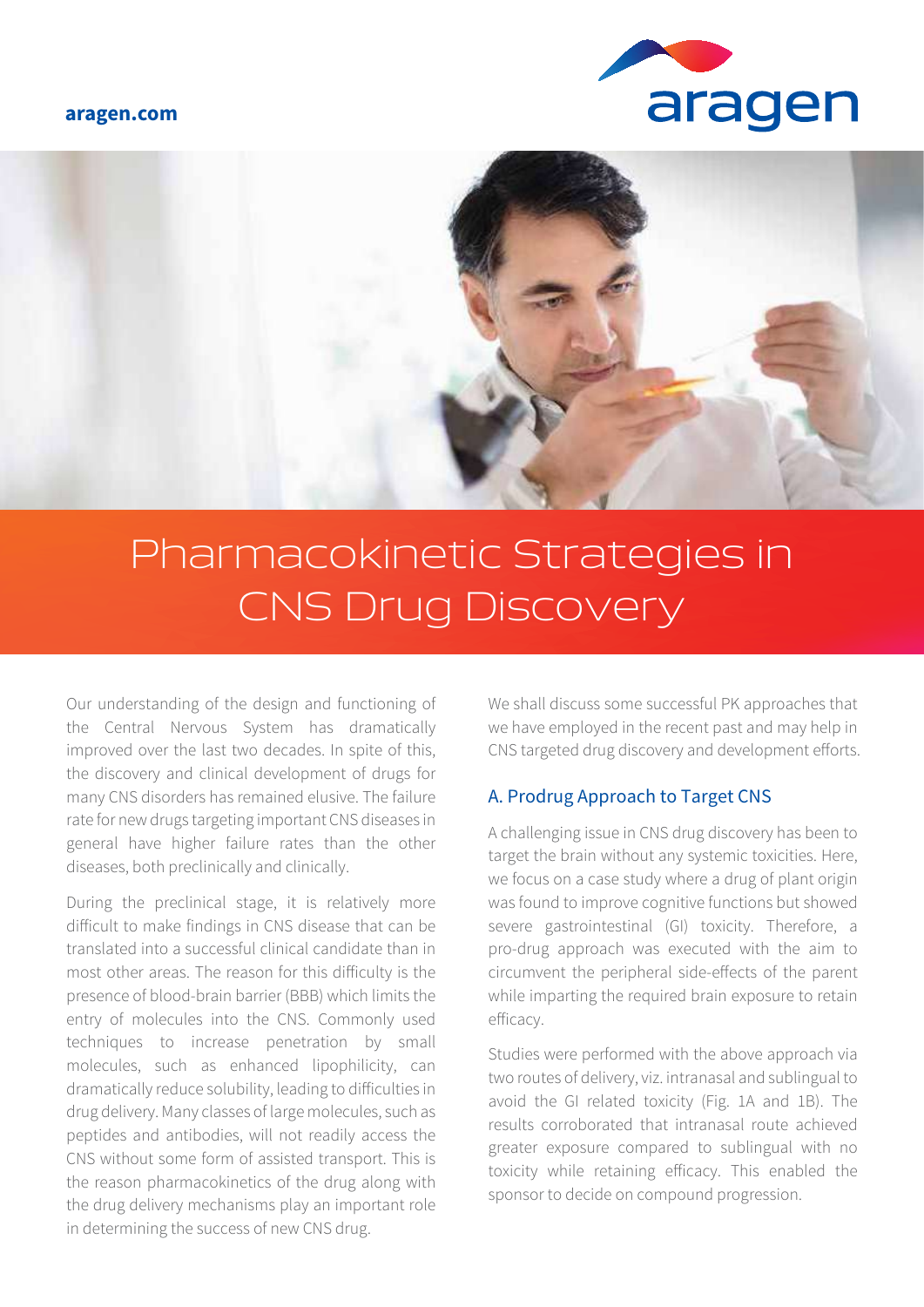

### **B. Cerebrospinal Fluid as a Surrogate for Brain Exposure**

Drug targeting to the CNS is governed by sequential factors that include plasma-protein binding (PPB), blood-brain-barrier (BBB) permeability, brain protein binding, blood-cerebrospinal fluid barrier (BCSF) permeability and the transporters at the CNS barrier. While transporter liabilities and compound lipophilicity can be easily ascertained, the evaluation of free fraction in human brain can present a challenge.

#### **This raises the question**

Can Cerebrospinal Fluid (CSF) be a surrogate in predicting brain drug exposure? Collecting human CSF is ethically accepted for biomarker evaluation in several disease conditions. Our expertise in collecting CSF from the cisterna magna of mice and rats has enabled the evaluation of PK/PD relationships in CNS drug discovery.



The plasma, brain and CSF exposures of two representative compounds in male rats have been exemplified in Fig.2. Pharmacokinetics for Compound A showed high brain and CSF exposure with low Plasma concentration (Fig. 2A). Compound B on the other hand showed high plasma exposure with low brain and CSF concentrations. With the understanding that the free -brain fraction of compound flows into the CSF, parallel ex vivo protein binding studies were conducted for both compounds with brain homogenate and plasma. A direct correlation was confirmed between total drug concentration in CSF and free-brain fraction (Fig. 2C). This evaluation suggests that CSF can act as a surrogate for brain exposure.





Fig.2: Plasma, Brain and CSF exposures of two representative compounds (2A, 2B) and correlation of total CSF to free-brain concentration (2C)